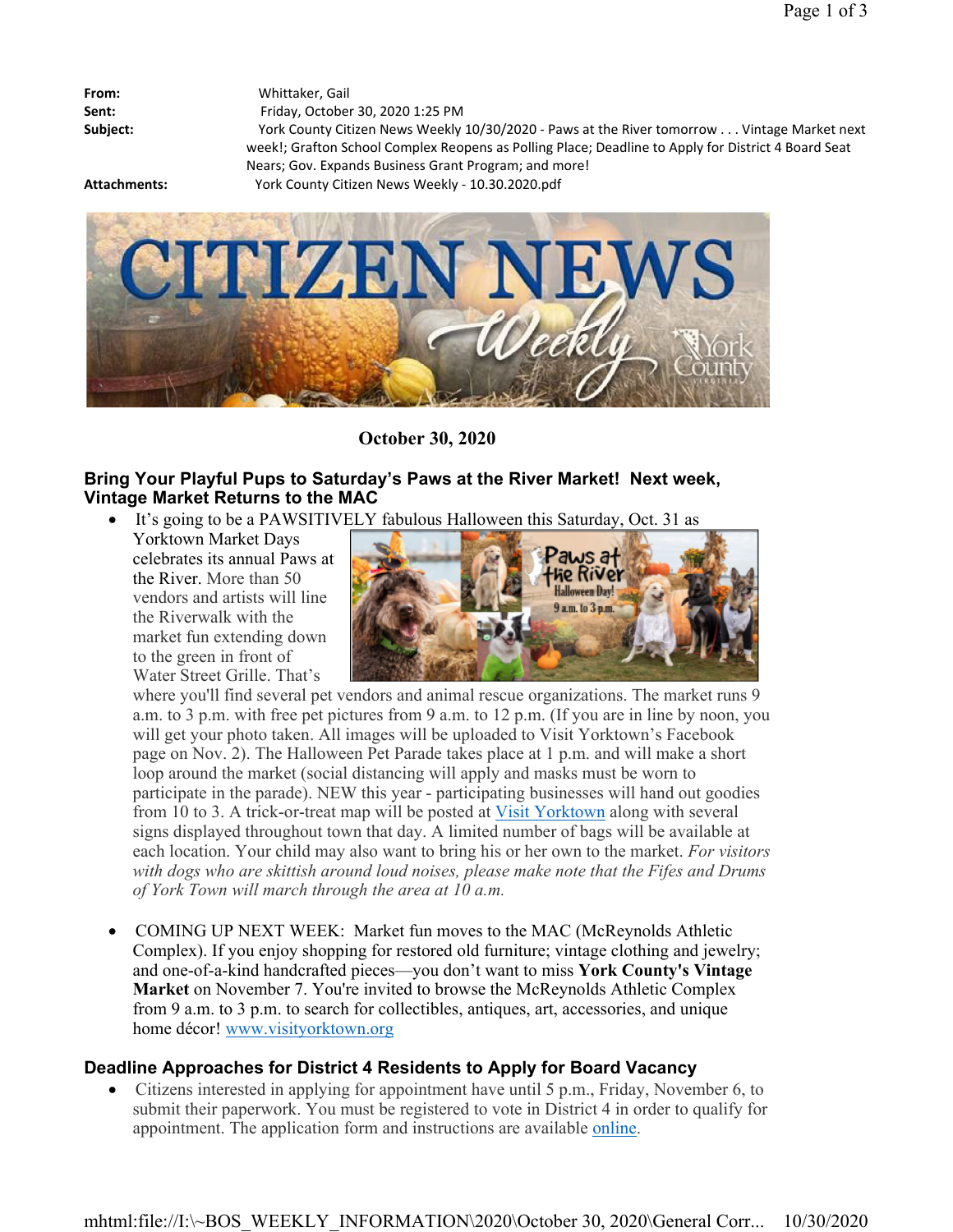# **Visit the York County Public Libraries on Mondays beginning Nov. 2**

• The Tabb and Yorktown branches of the York County Public Library adds Mondays to its days of operation effective Monday, November 2. These branches will now be open 10 a.m. to 7 p.m., Monday through Thursday; and 10 a.m. to 5 p.m., Friday and Saturday. Both libraries will be closed on Sunday. Welcome back, Mondays at the Libraries!

## **Grafton School Complex Reopens as Polling Place for Election Day; Early In Person Voting Concludes Saturday, October 31**

- Grafton precinct voters will be casting their votes on Election Day at the Grafton School Complex on Grafton Drive. The polling place was temporarily closed due to a February 3 fire that occurred at the school. This location is back open for those registered voters to cast their ballots! For more information, please see today's press release.
- The last day for citizens to vote early in person at one of the Voter's Registrar's Office locations is tomorrow, October 31 at 5 p.m. The Registrar's Offices are located in Washington Square Shopping Center and Victory Village Shopping Center. Offices are

open 9 a.m. to 5 p.m. For more information, visit the Registrar's Office website or call (757) 890-3440.

## **Time to Break Out Your Rakes and Clear Plastic Bags . . . Leaf Collection Begins November 16**



**Oct 31** Last Day to vote<br>early, in person

 York County has just announced the dates for this year's leaf collection program – Monday, November 16 to Friday, January 29. Residents on public streets may put an unlimited number of clear bags of leaves to the

roadside on Monday of their collection week. For this program, the County is divided into a northern zone and a southern zone with collections occurring on alternating weeks. For complete program details, visit the website or read this week's press release.

# **Regional Industrial Facility Association Announces Solar Farm in York Co.**

 Just last week, the Eastern Virginia Regional Industrial Facility Authority (EVRIFA) approved the acquisition of 432-acres of land—former Commonwealth of Virginia property—and leased a portion of the property for development of a solar energy facility. Six of the 10 regional ENRIFA partners are funding the costs associated with this project and will share in the revenues that result from the construction of the solar facility and potential future development elsewhere on the property located on Penniman Road in York County. Complete details are available on the EVRIFA website.

# **Governor Northam Expands Rebuild VA Business Grant Program**

 The Rebuild VA grant program, designed to help small businesses and nonprofit organizations affected by the COVID-19 pandemic, is expanding its eligibility criteria and increasing the amount of grant money businesses may receive—from a maximum of \$10,000 to a high of \$100,000. Rebuild VA is now open to all types of Virginia small businesses that meet size and other eligibility requirements. Information on this and other grant programs is available on the York County Economic Development website.

# **Drug Take Back/Shred Event a HUGE Success**

 Last Saturday's drop off was a tremendous hit with residents who waited in their cars to safely dispose of prescription medications and personal paperwork. The final tally is in with 11,200 pounds of papers shredded/recycled and 306 pounds of medications collected! Also, residents were invited to donate items for the food pantry and plastic bags for recycling: 844 pounds of non-perishable food items were donated and an estimated 40 pounds of plastic bags were collected. Visit the Waste Management website for more recycling news.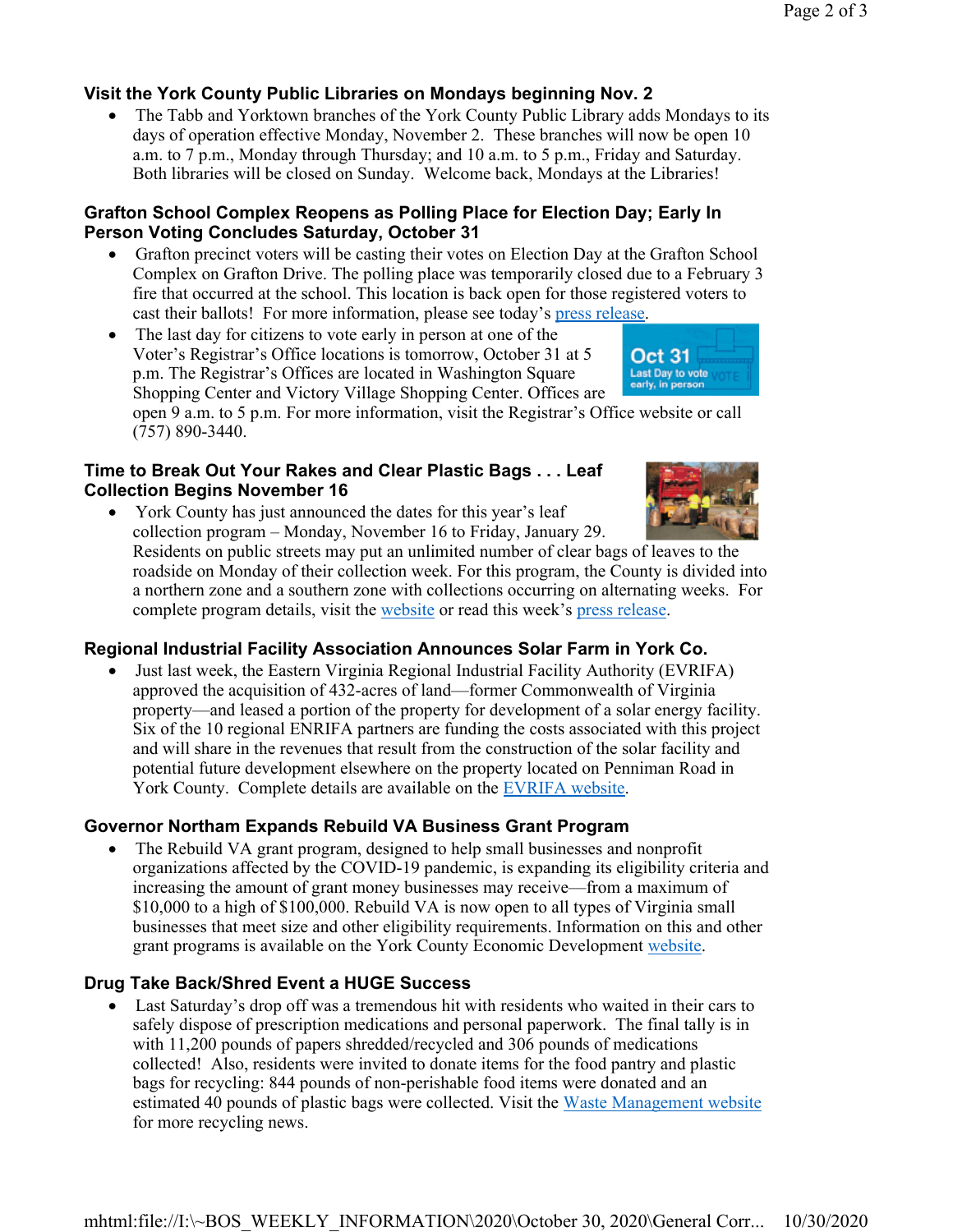

*Citizen News Weekly* is compiled and published by York County Public Affairs each Friday to share news and events with our citizens and neighbors. This weekly newsletter is placed on our website and delivered directly to your inbox. If you wish to get the most recent news every week, please subscribe here. Questions? Contact Gail Whittaker, Public Information Officer: (757) 890-3310 (office); (757) 817-2665 (cell); or whittgl@yorkcounty.gov.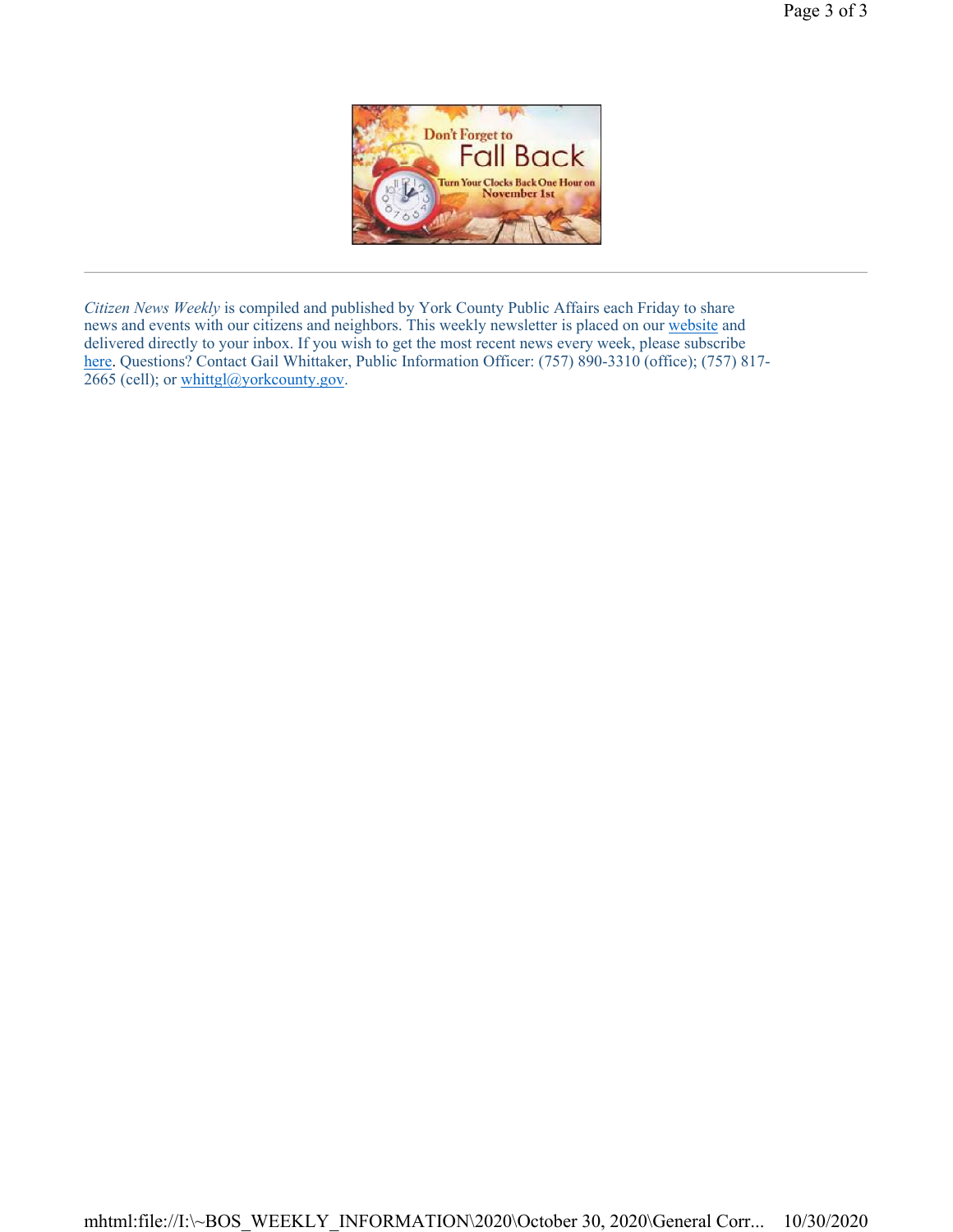| From:    | Morgan, Neil                        |
|----------|-------------------------------------|
| To:      | Schott, Heather                     |
| Subject: | FW: update on stats                 |
| Date:    | Friday, October 30, 2020 8:13:18 AM |
|          |                                     |

Heather,

#### For today's correspondence package. N

**From:** Latham, Walt <walt.latham@yorkcounty.gov> **Sent:** Friday, October 30, 2020 8:09 AM

**To:** Morgan, Neil <Neil.Morgan@yorkcounty.gov>; Bellamy, Mark <bellamy@yorkcounty.gov>; McGettigan, Vivian <Vivian.McGettigan@yorkcounty.gov> **Subject:** update on stats

Below is our table of registered voters and turnout so far, by precinct.

We have received back and processed (run through the tabulator) 5,597 ballots. We call this pre-processing because we do this before Election Day. We start before Election Day so that we can have the results completed in a timely way on Election Night or soon thereafter.

We have received back and have not yet processed 508 ballots. We anticipate resuming processing of ballots on Monday, November 2, to get as close to zero in that column as possible before we start Election Day.

There are 1,655 ballots that have been sent to voters that have not yet been returned to us. These voters may be mailing their ballot back to us (they must be postmarked by<br>November 3 and we must have it by noon on Novembe

The final column is the number of voters I estimate will vote at each polling place on Election Day if York County has an 80% turnout. As the number of voters who have<br>returned their ballot OR who have voted in person incr Day in York County. This is down from about 30,000 on Election Day four years ago.

The average daily number of voters we have had voting in person this week at our two office locations is 914.

| <b>Precinct Name</b>        | Active | Inactive | All    | Returned<br><b>Ballots that</b><br>have been<br>counted on<br>machine | Returned<br><b>Ballots that</b><br>have not<br>been put<br>through the<br>machine yet | Voters who<br>have voted<br>in person | Voters in each<br>precinct who haven't<br>voted in person or<br>returned their ballot<br>vet | % Voters who<br>haven't voted<br>vet | <b>Ballots that</b><br>have been<br>mailed or<br>emailed to<br>voters but not<br>yet returned | If 80% turnout, the<br>anticipated number<br>who will show up<br>on Election Day at<br>each precinct as of<br>Oct 30, 2020 |
|-----------------------------|--------|----------|--------|-----------------------------------------------------------------------|---------------------------------------------------------------------------------------|---------------------------------------|----------------------------------------------------------------------------------------------|--------------------------------------|-----------------------------------------------------------------------------------------------|----------------------------------------------------------------------------------------------------------------------------|
| 101 - QUEENS<br>LAKE        | 2.385  | 68       | 2.453  | 287                                                                   | 21                                                                                    | 905                                   | 1240                                                                                         | 50.6%                                | 89                                                                                            | 749                                                                                                                        |
| 102 - WALLER<br><b>MILL</b> | 3.928  | 98       | 4.026  | 526                                                                   | 34                                                                                    | 1675                                  | 1791                                                                                         | 44.5%                                | 138                                                                                           | 986                                                                                                                        |
| 103 - MAGRUDER              | 4.538  | 175      | 4.713  | 520                                                                   | 49                                                                                    | 1458                                  | 2686                                                                                         | 57.0%                                | 199                                                                                           | 1743                                                                                                                       |
| 201 - COVENTRY              | 4.541  | 305      | 4.846  | 636                                                                   | 68                                                                                    | 1624                                  | 2518                                                                                         | 52.0%                                | 197                                                                                           | 1549                                                                                                                       |
| 202 - KILN CREEK            | 2.540  | 71       | 2.611  | 342                                                                   | 20                                                                                    | 940                                   | 1309                                                                                         | 50.1%                                | 114                                                                                           | 787                                                                                                                        |
| 301 - SEAFORD               | 4.042  | 71       | 4.113  | 298                                                                   | 24                                                                                    | 1546                                  | 2245                                                                                         | 54.6%                                | 88                                                                                            | 1422                                                                                                                       |
| 302 - YORKTOWN              | 3.073  | 62       | 3.135  | 396                                                                   | 11                                                                                    | 1413                                  | 1315                                                                                         | 41.9%                                | 60                                                                                            | 688                                                                                                                        |
| 303 - EDGEHILL              | 3.582  | 122      | 3.704  | 388                                                                   | 22                                                                                    | 1241                                  | 2053                                                                                         | 55.4%                                | 133                                                                                           | 1312                                                                                                                       |
| 401 - HARWOODS<br>MILL      | 3.838  | 97       | 3.935  | 467                                                                   | 35                                                                                    | 1792                                  | 1641                                                                                         | 41.7%                                | 112                                                                                           | 854                                                                                                                        |
| 402 - DARE                  | 4.030  | 92       | 4.122  | 379                                                                   | 36                                                                                    | 1807                                  | 1900                                                                                         | 46.1%                                | 128                                                                                           | 1076                                                                                                                       |
| 403 - GRAFTON               | 2.198  | 42       | 2.240  | 218                                                                   | 13                                                                                    | 990                                   | 1019                                                                                         | 45.5%                                | 44                                                                                            | 571                                                                                                                        |
| 501 - TABB                  | 4.191  | 155      | 4.346  | 553                                                                   | 75                                                                                    | 1713                                  | 2005                                                                                         | 46.1%                                | 179                                                                                           | 1136                                                                                                                       |
| 502 - BETHEL                | 4,606  | 184      | 4.790  | 587                                                                   | 100                                                                                   | 1642                                  | 2461                                                                                         | 51.4%                                | 174                                                                                           | 1503                                                                                                                       |
| <b>TOTAL</b>                | 47.492 | 1.542    | 49.034 | 5,597                                                                 | 508                                                                                   | 18.746                                | 24,183                                                                                       | 49.3%                                | 1.655                                                                                         | 14376                                                                                                                      |

**WALTER T. LATHAM, JR.**

Director of Elections and General Registrar County of York, Va.

Mailing Address P.O. Box 451 Yorktown, VA 23690

#### Physical Address

Washington Sq. Shopping Center 5322 Geo. Wash. Mem. Hwy. Yorktown, VA 23692

Tel: 757-890-3440